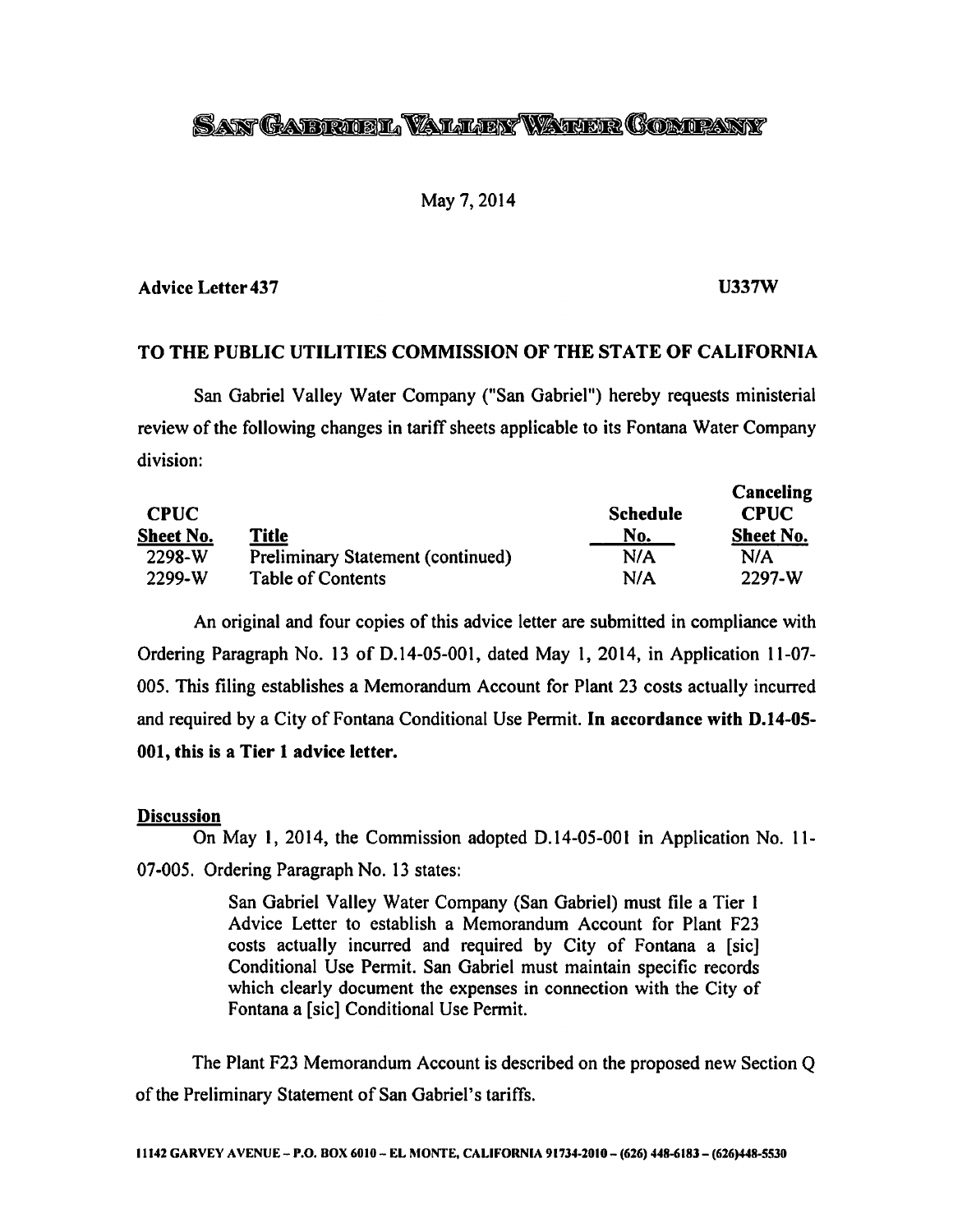Distribution of this Advice Letter is being made to the attached service list in accordance with Water Industry Rule 4.1 of General Order 96-B and San Gabriel will post this Advice Letter on its website in accordance with Water Industry Rule 3.3. No further public notice is required because all public notices in connection with Application No. 11-07-005 have already been made in accordance with applicable law and Commission rules.

San Gabriel requests that the attached proposed tariffs be made effective immediately.

Thank you for your assistance in processing this tariff filing.

Jelles

Daniel A. Dell'Osa Director of Rates and Revenue

cc: Bruce DcBcrry, CPUC - Water Division Hani Moussa, CPUC - Water Branch, DRA Danilo Sanchez, CPUC - Water Branch, DRA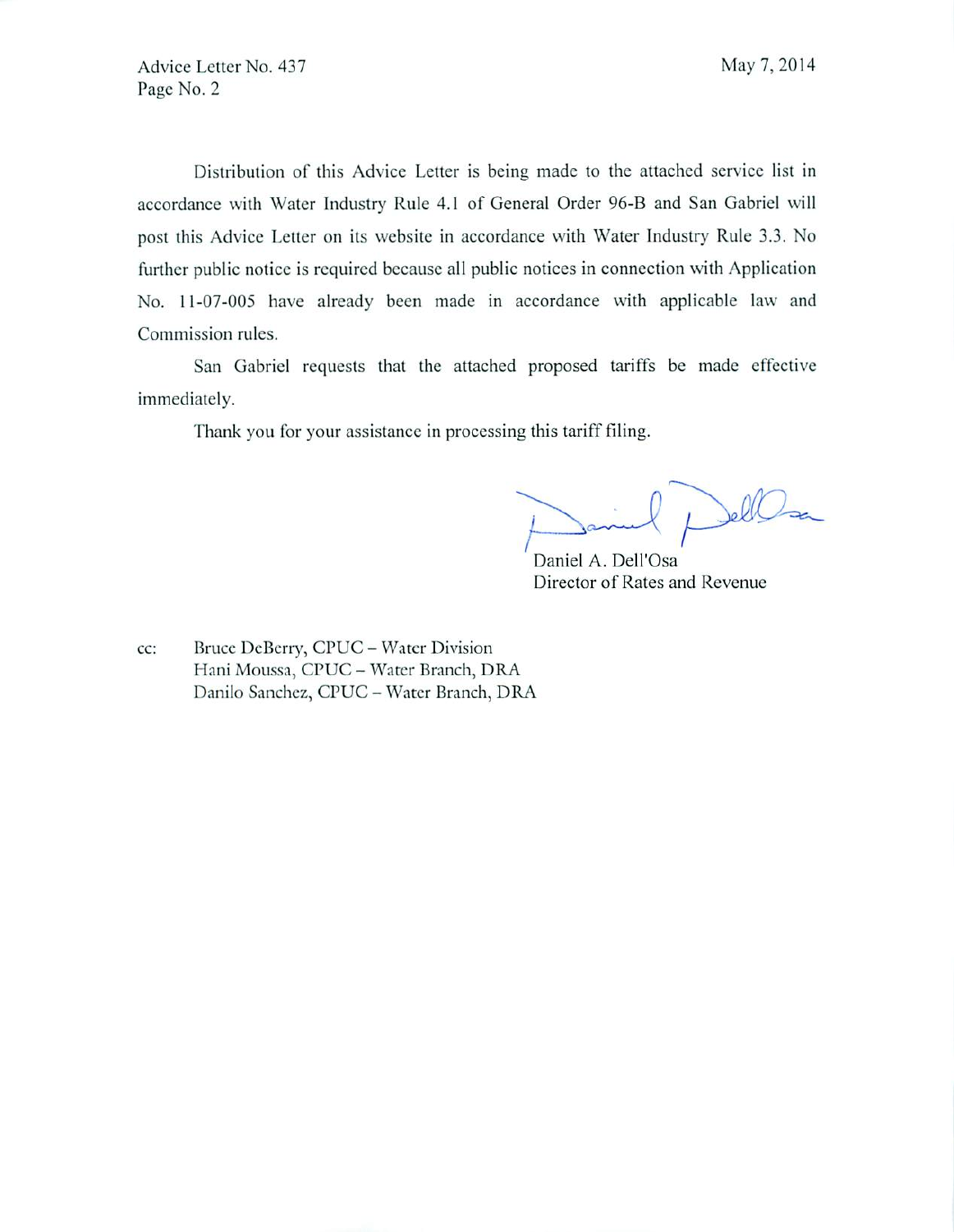### SAN GABRIEL VALLEY VALER COMBANY

11142 GARVEY AVENUE EL MONTE, CALIFORNIA 91733<br>EL MONTE, CALIFORNIA 91733

Cancelling

Cal. P.U.C. Sheet No. <u>2298-W</u> Cal. P.U.C. Sheet No.

## *PRELIMINARY STATEMENT (Continued)*

## *Q. Plant F23 Project Memorandum Account For Fontana Water Company Division*

- 1. Purpose: The purpose of this memorandum account, as authorized by D.14-05-001 in A.11-07-005, is to track the recorded costs required by the City of Fontana's Conditional Use Permit for the Plant F23 project.
- 2. The following entries will be made monthly to the Plant F23 Project Memorandum Account:
	- a. The recorded construction costs of the Plant F23 project required by the City of Fontana's Conditional Use Permit.
	- b. Monthly interest expense calculated at  $1/12$  of the most recent month's interest rate on Commercial Paper (prime, 3-month), published in the Federal Reserve Statistical Release, H.15 (http://www/federalreserve.gov/releases/H15/data/m/cp3m.txt), or its successor publication (debit or credit).
- 3. After the Plant F23 project is placed into service, San Gabriel will submit an advice letter, supported by specific records which clearly document the expenditures, to reflect in rates the balance of costs recorded in this memorandum account.

| (To be inserted by utility) | Issued by                      | (To be inserted by Cal. P.U.C.) |
|-----------------------------|--------------------------------|---------------------------------|
| Advice Letter No.<br>437    | R. W. Nicholson<br><b>NAME</b> | Date Filed                      |
| Decision No.<br>14-05-001   |                                | Effective                       |
|                             | President<br>TITLE             | Resolution No.                  |
| FORM 27                     |                                |                                 |